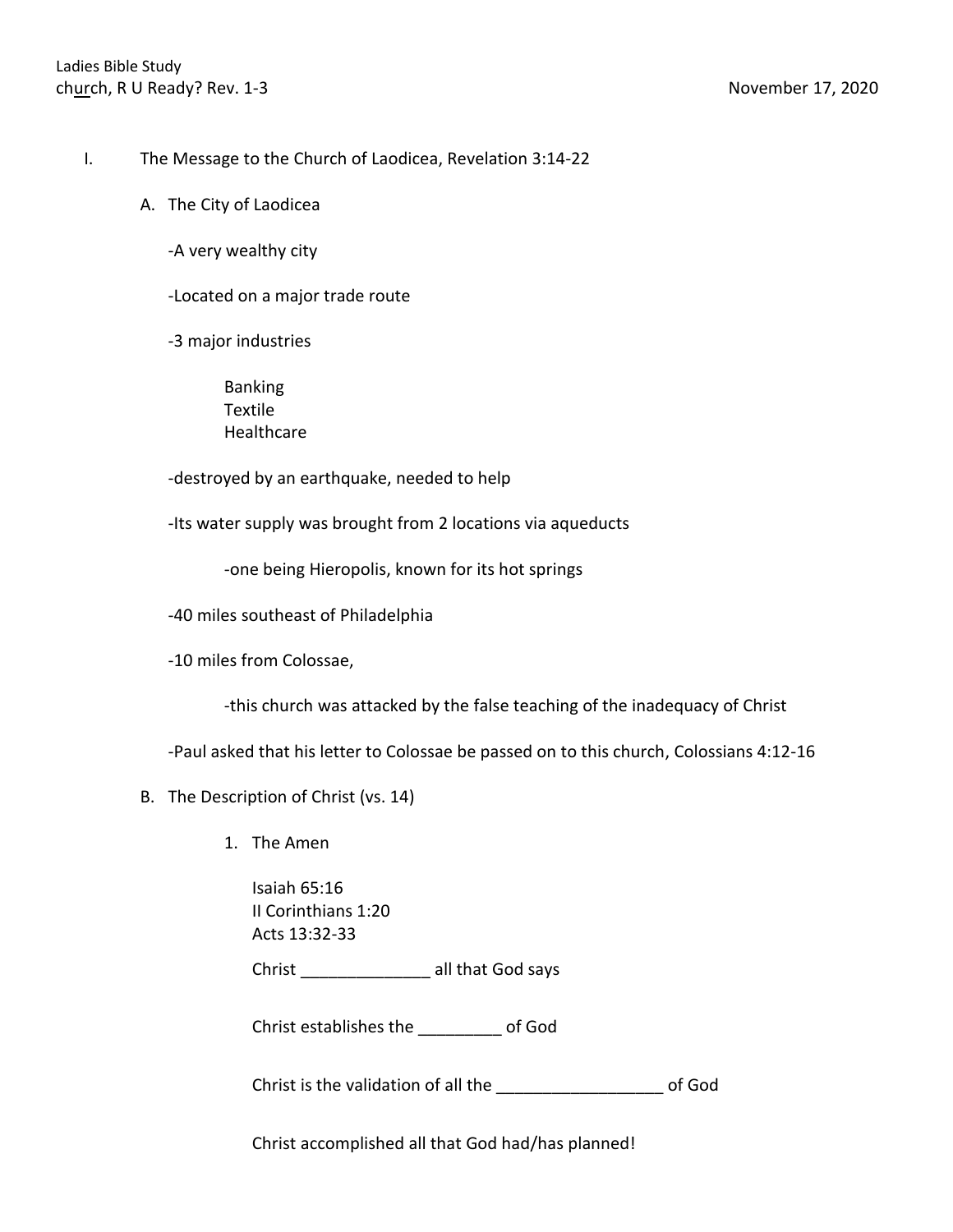2. The Faithful and True Witness

John 3:31-33 Revelation 1:5

Christ is a **Christ** is a contract the situation in Laodicea

3. The Ruler of God's Creation

Colossians 1:15-17 John 1:3 Hebrews 1:2

Christ the Creator, \_\_\_\_\_\_\_\_\_\_\_\_\_\_\_\_before creation and is sovereign and \_\_\_\_\_\_\_\_ over it

- C. The Rebuke (vss. 15-18)
	- 1. I know your works that they are neither and resolution or the set of the set of the set of the set of the s
		- a. This church was lukewarm: lethargic, stationary, stagnant, dull, inactive
		- b. They would have understood this analogy

-Their drinking water coming from different directions arrived

disgusting and vomit-worthy

-Their aqueducts were so concentrated with minerals and deposits; the

water came to the city "tepid and nauseous"

-This was a city and church full of compromise, making it

- 2. I know of your prosperity (17-18)
	- a. They took \_\_\_\_\_\_\_\_\_\_\_\_\_\_\_ in their financial wealth

"I have need of nothing"

**Christ** \_\_\_\_\_\_\_\_\_\_\_\_\_\_; "buy from Me, gold refined by fire, to become rich"

### **What Christ brings is always better and everlasting!**

b. They took \_\_\_\_\_\_\_\_\_\_\_\_\_ in their clothing, textiles (18)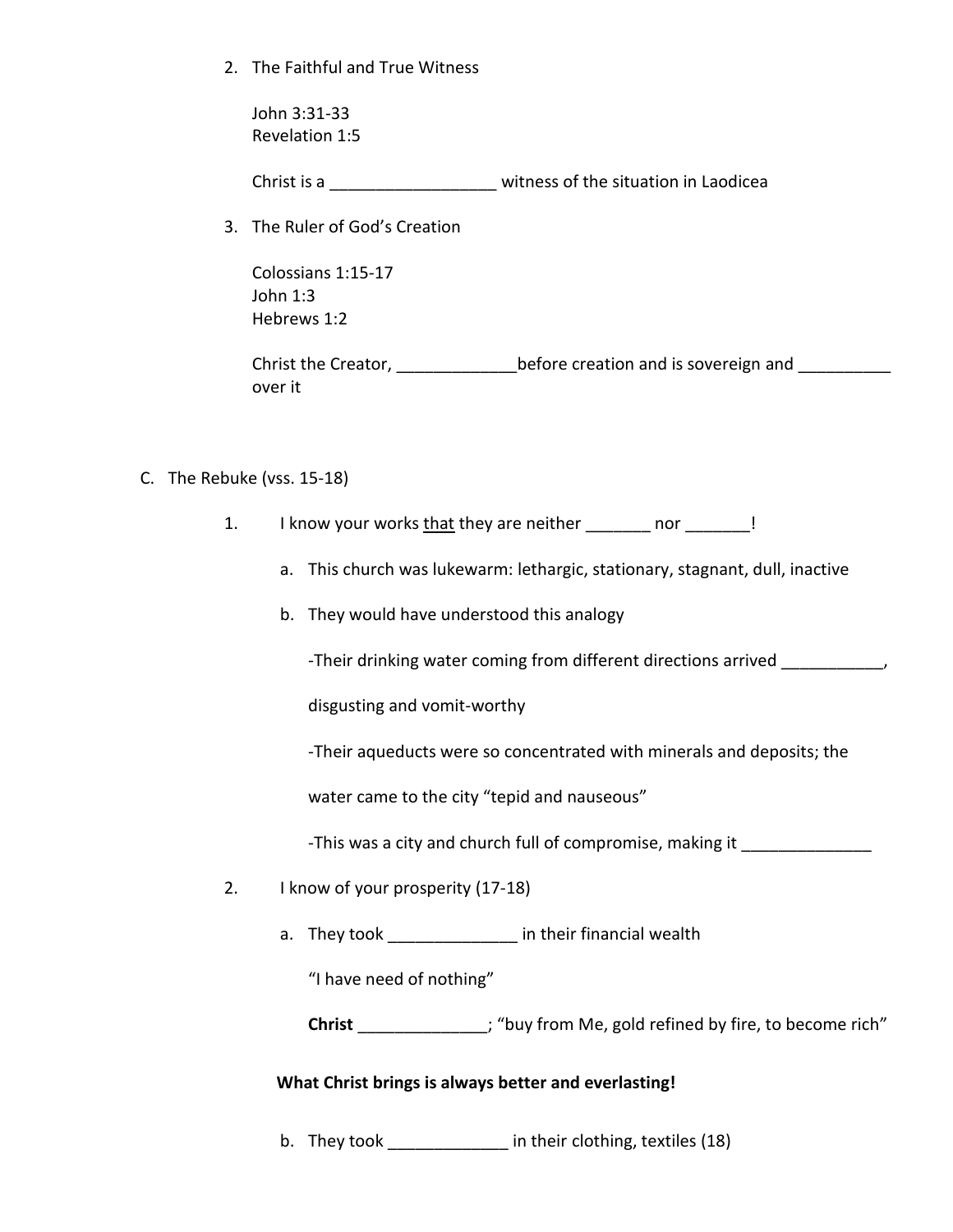**Christ Christ Christ Christ Christ Christ Christ Christ Christ Christ Christ Christ Christ Christ Christ Christ Christ Christ Christ Christ Christ Christ Christ Christ Chris** 

cover your nakedness"

### **What Christ brings is always better and everlasting!**

c. They took **in their medicinal powders and remedies (18)** 

**Christ** \_\_\_\_\_\_\_\_\_\_\_\_\_\_\_; "anoint your eyes with (My) salve" so you may see

### **What Christ brings is always better and everlasting!**

# **To be in touch with God's truth, is to be in touch with reality and to live in accord with that reality makes for a better life. (Psalm 119:2 45)** Townsend/Cloud

- D. This is Grace! (vs. 19)
	- 1. His provision, His offer, His supply and His \_\_\_\_\_\_\_\_\_\_\_\_, all this, is His Grace

2. His rebuke and His discipline, that is His **Example 2. His reduce**!

- He gives to those who think they have everything but really have nothing

to find that He is \_\_\_\_\_\_\_\_\_\_\_\_\_\_\_\_\_\_\_\_\_\_\_\_!

Psalm 16:5-11 Philippians 4:19

- He reproves those He \_\_\_\_\_\_\_\_\_\_\_\_\_\_\_

Proverbs 3:11-12

E. The promise for the believers (vss. 20, 21)

Think about this:

-He is standing at the door means He is not \_\_\_\_\_\_\_\_\_\_\_\_\_\_\_

-These indifferent believers had shut Him out

-He urges these compromising believers to open their hearts so He can enjoy

again, intimate \_\_\_\_\_\_\_\_\_\_\_\_\_\_\_\_\_ with them. REPENT!

-Those who hear His voice know Him, be listening